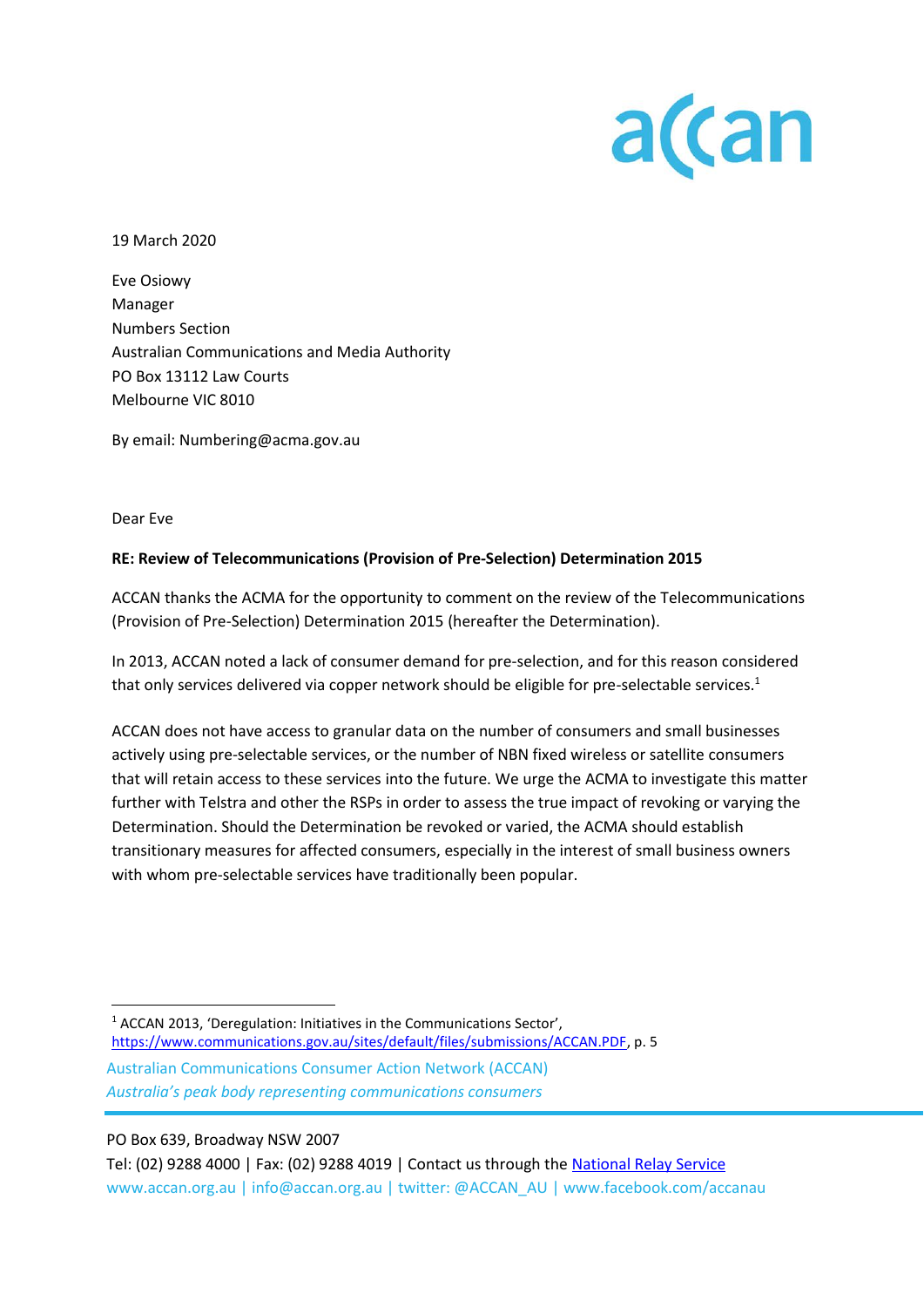

The communications landscape has changed dramatically since the introduction of pre-selection. Various developments in the communications market have reduced consumer demand for preselectable services, for example:

- Demand for fixed-line voice services has been steadily dropping.<sup>2</sup>
- Fixed-line voice services delivered via the NBN are not eligible for pre-selectable services, $3$
- International calling rates are relatively similar between providers, and many providers offer capped call rates or international calling bundles,
- Over-the-top messaging and calling apps like Skype or WhatsApp have emerged as popular alternative international calling options, and
- Legacy voice service plans often include unlimited national calls, along with capped mobile calling rates.

For these reasons, we understand that pre-selection is no longer necessary to support competitive pricing for residential and small business consumers making long-distance, international and mobile calls via the copper network. We expect that the removal of the Determination will result in limited impact and minimal harm for these consumers. However, while ACCAN has limited scope to address this issue, we recognise that the impact of removing or restricting the Determination on larger businesses may warrant a modified approach.

As mentioned above, further investigation into the number of consumers using pre-selectable services, and the extent to which they are used, will provide more accurate information on the impact the Determination's withdrawal, and the transitionary arrangements that should be made.

ACCAN has no objection to the ACMA taking steps to revoke the Determination, so long as consumers and small businesses currently using pre-selectable services are provided with adequate information and support during the transition away from these services. Service providers must ensure that that any transitional arrangements:

- impose no additional costs on consumers and small businesses,
- meet consumer needs, and
- provide an equivalent service.

In addition, we consider it prudent for the ACMA to delay revoking the Determination once consumers in the fixed NBN footprint are fully transitioned to the NBN. This will limit disruption and confusion for users of pre-selection who are yet to transition their voice services to the new network.

<sup>2</sup> ACMA 2020, 'Communications Report 2018–19', [https://www.acma.gov.au/sites/default/files/2020-](https://www.acma.gov.au/sites/default/files/2020-02/Communications%20report%202018-19.pdf) [02/Communications%20report%202018-19.pdf,](https://www.acma.gov.au/sites/default/files/2020-02/Communications%20report%202018-19.pdf) p. 4

<sup>3</sup> ACMA 2015, Telecommunications (Provision of Pre-selection) Determination 2015, S5.2, [https://www.legislation.gov.au/Details/F2015C00750,](https://www.legislation.gov.au/Details/F2015C00750)